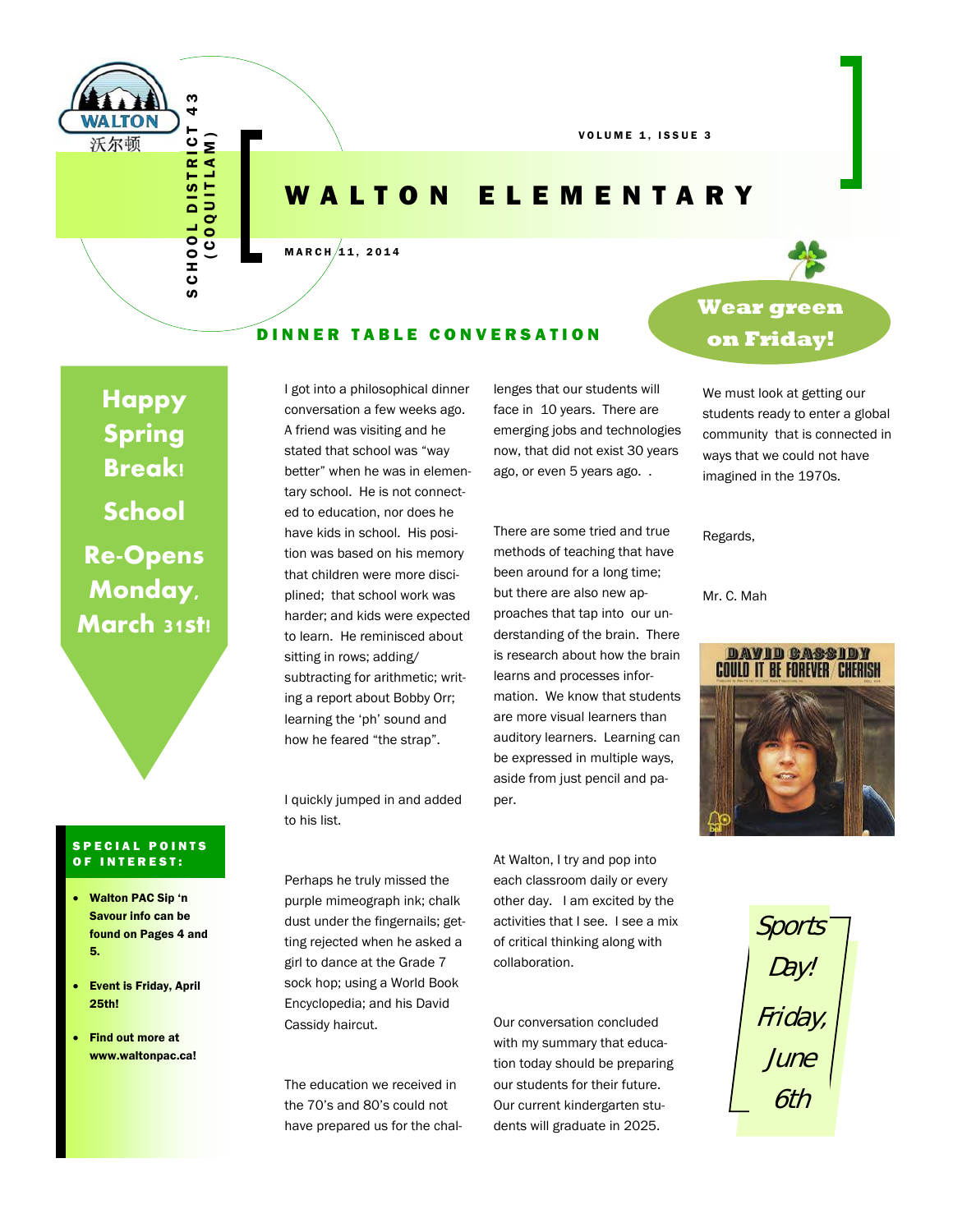#### SMARTBOARD ACTION

Interactive whiteboards can be a wonderful learning tool! Mr. Chiang and Ms. Evans use the Smartboard to enhance their lessons in Mandarin and English as shown in these photos. Mrs. Ho-

ang, Mrs. Vanderliek and Ms. Wegrich also use the smartboard effectively in their lessons! The white board's versality al-

lows for instruction in both English and

Mandarin.

每日减法 二 第十一和十二班高于要求 四上学天数 读我的目标



#### QUESTIONS OR CONCERNS? WHO DO YOU CALL?

Any question or concerns address any concerns. regarding a child's progress at school should be directed to the classroom teacher. We want parents to be able to dialogue directly with the teacher to help resolve or



#### LITTLE PEAR GARDEN PERFORMANCE, FRIDAY, MARCH 7

The Little Pear Garden Dance Company performed at Walton on Friday, March 7th. The group presented six dances, from different ethnic regions around China.

One of the important aspects of learning a language is learning the culture!















**Guess what? Walton turns 25 next October!** 

> Contact the teacher should you have any questions or concerns about your child's progress.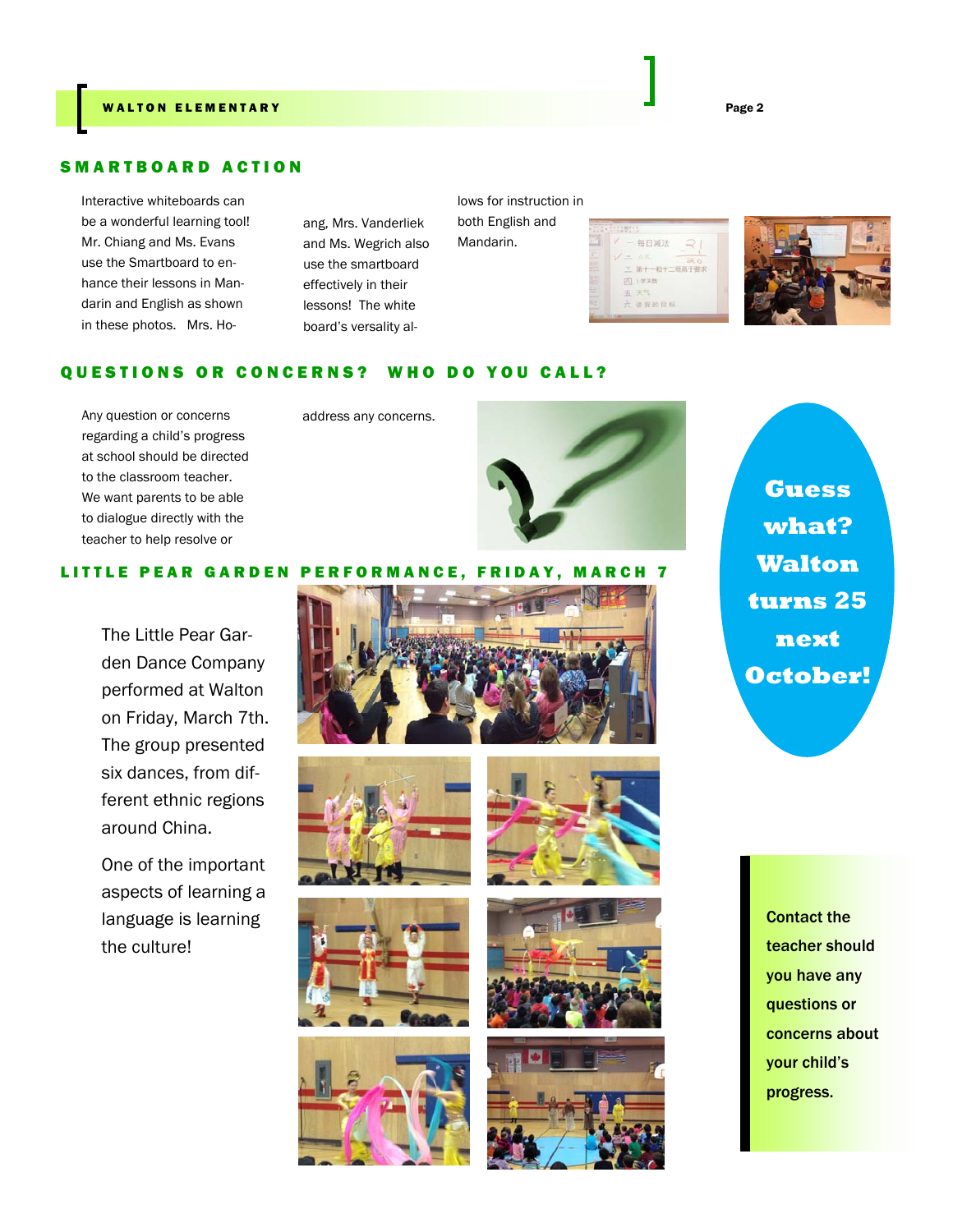#### WHAT'S GOING ON AT WALTON?

#### Aboriginal Education

The students in Mrs. Jeanneau and Ms. Zhou's class invited in the district Aboriginal Education department to create button blankets.



#### Hot Lunch

The Walton PAC hosted another successful pizza lunch on Wednesday, March 5th. The next PAC lunch will be Wednesday, April 9.



#### 4 SQUARE RULES

It is one of the most popular games on our playground. There are accepted rules at our school but some of our students will loosely interpret the rules. This leads to problems on the playground as children change the rules to favour themselves or their friends. 4-Square should be a fast moving and enjoyable

#### Art Auction

There is a lot of art going on at Walton! Classes are preparing wonderful artwork for the PAC Sip 'n Savour event. You can learn more about Sip 'n Savour in the pages of this newsletter, the PAC website or their @sipnsavour Twitter account!







game.

4 Square Rules:

The ball can only be hit with the hands.

There is no grabbing or "Cherry bombing". When students "Cherry Bomb", the ball is thrown very hard and does not allow a fair chance of returning the ball.

#### Basketball at Scott Creek

The boys and girls teams will be participating in a Grade 5 Scott Creek basketball tournament on Thursday, March 12th. Thanks to Mrs. Smith for organizing our team! Thanks to Ms. Wegrich, Mr. Chiang, Mrs. Sluis, Mr. Finlay, Mr. Craik, and Mrs. Sadowski for coaching!

#### Como Lake Training

Mrs. Sadowski, Mrs. Korbely and Mrs. Dane are sponsoring our Como Lake Relay team this year. The team has started to train for the 4x1200m event held on April 16th. Schools from around the district send teams to participate in this event. It's great to see so many runners come out and train!

#### PADS in school

Mrs. Sluis and Mrs. Smith invited in the PADS program last week. The students enjoyed reading and interacting with the dogs!



#### Go Canada Go!

Mrs. McMeiken turned our gym into a cheering section for Team Canada! Many of our Walton students were able to watch our Canadian Women's team win the Olympic Gold Medal.



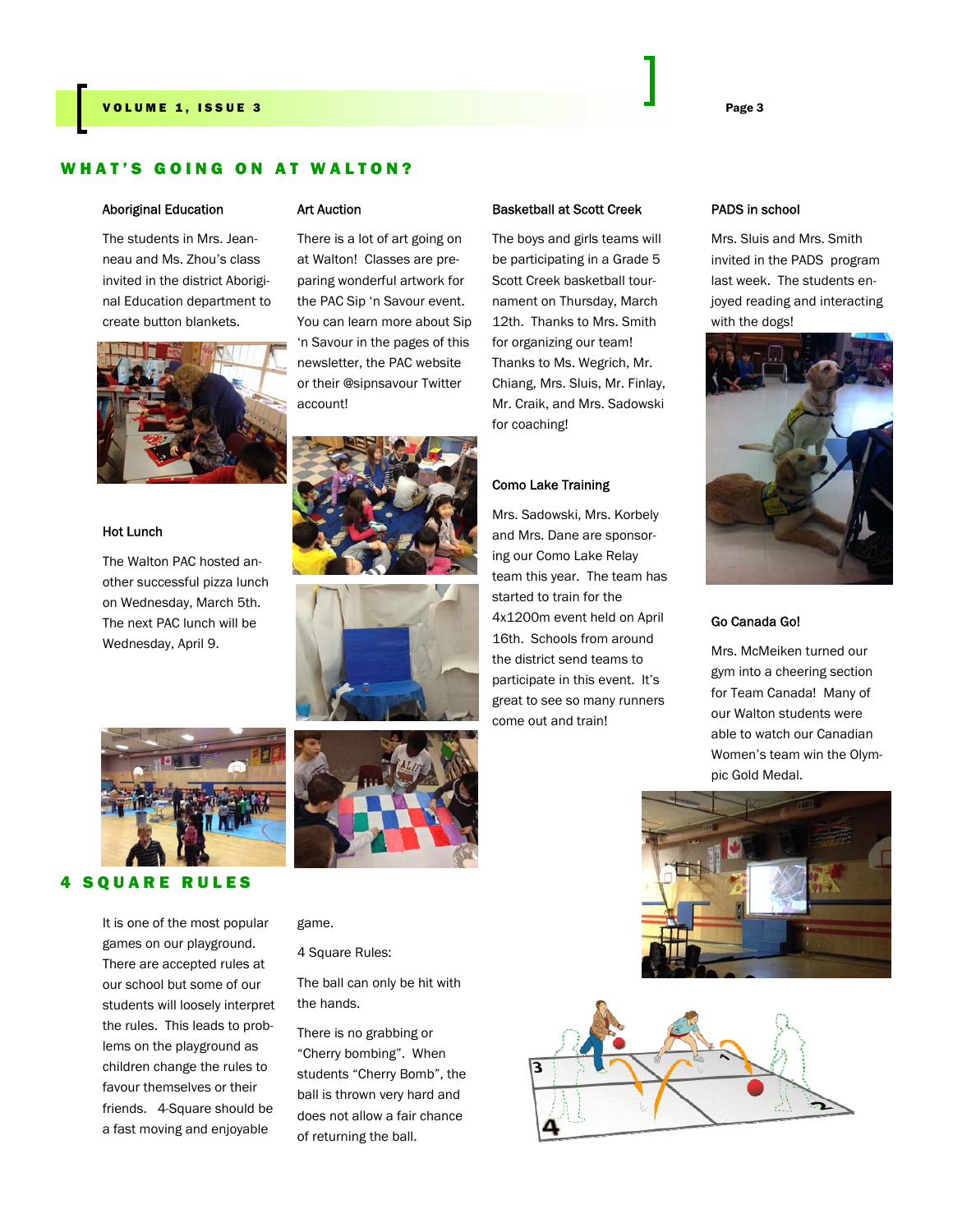

# **Get your Early Bird Tickets NOW!** \$25

# $*$  first 50 tickets sold online are ONLY \$20 each  $*$

# **Walton's Sip 'N Savour A Tasteful Evening**  $(Age 19 \& older)$

### **Walton Elementary School Gymnasium** 2960 Walton Avenue **Coquitlam BC**

**Friday, April 25, 2014** 

Time: 7pm -10pm

Buy tickets at: www.waltonpac.ca

\*\*\*Please bring a non-perishable food item to the night of the event for the Food Bank and a percentage of the proceeds will be donated to CKNW Orphans fund.\*\*\*

| Walton's Sip 'N Savour – A Tasteful Evening Ticket Order Form         |
|-----------------------------------------------------------------------|
|                                                                       |
|                                                                       |
|                                                                       |
| <b>General Admission Tickets:</b><br>$\sim$ $x \, \$25$ $\frac{1}{2}$ |

Please detach order form with "CASH" in an envelope addressed to Walton PAC. Tickets will be sent home in your child's planner. Thank you for supporting Walton PAC!

For More information: follow us on Twitter @SipNSavour or go to www.waltonpac.ca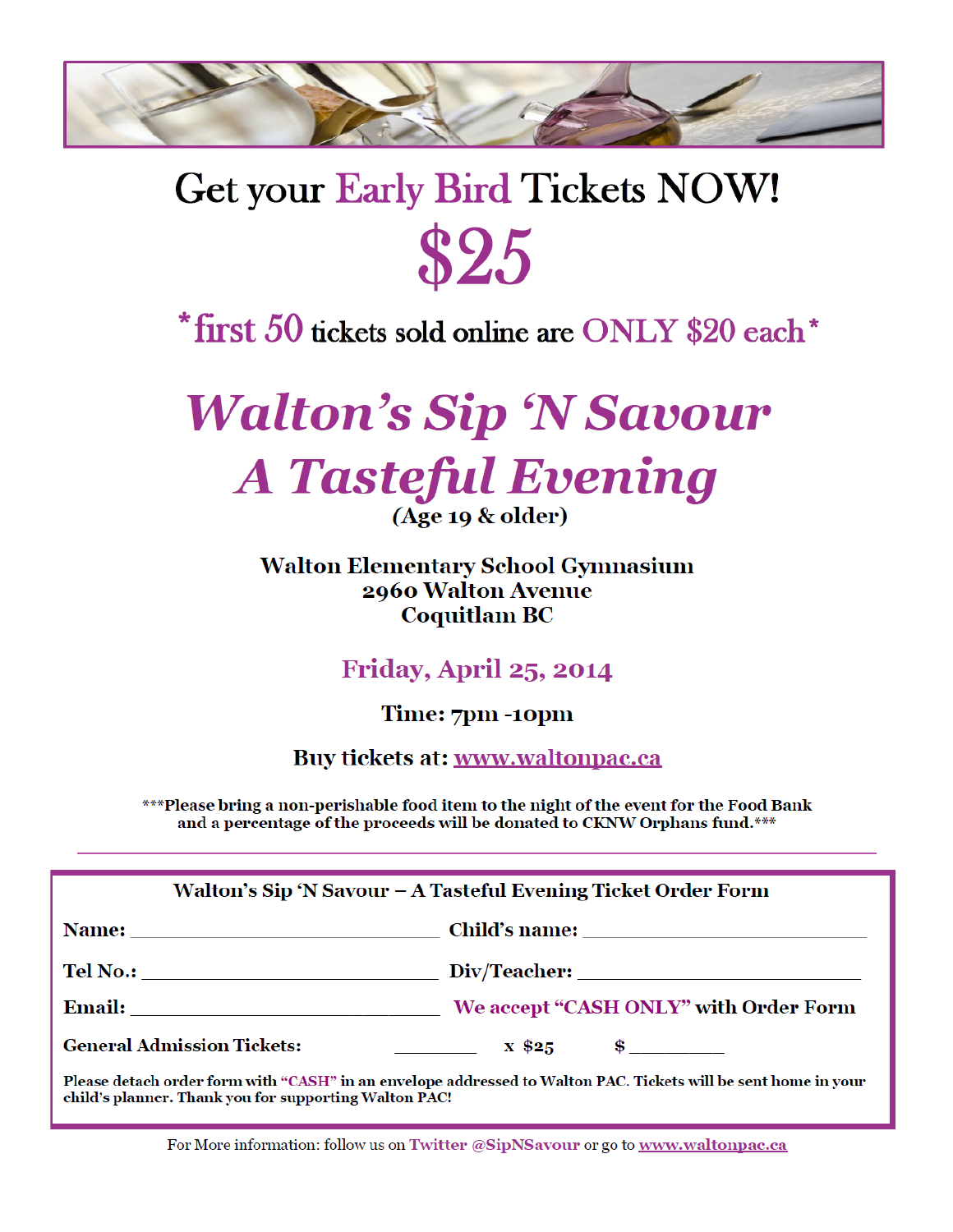

# Get your Early Bird Tickets NOW! \$25

\*first 50 tickets sold online are ONLY \$20 each\*

# **Walton's Sip 'N Savour A Tasteful Evening**

 $(Age 10 \& older)$ 

**Walton Elementary School Gymnasium** 2960 Walton Avenue **Coquitlam BC** 

**Friday, April 25, 2014** 

Time: 7pm -10pm

Buy tickets at: www.waltonpac.ca

\*\*\*Please bring a non-perishable food item to the night of the event for the Food Bank and a percentage of the proceeds will be donated to CKNW Orphans fund.\*\*\*

For More information: follow us on Twitter @SipNSayour or go to www.waltonpac.ca

Please be responsible, don't drink & drive.